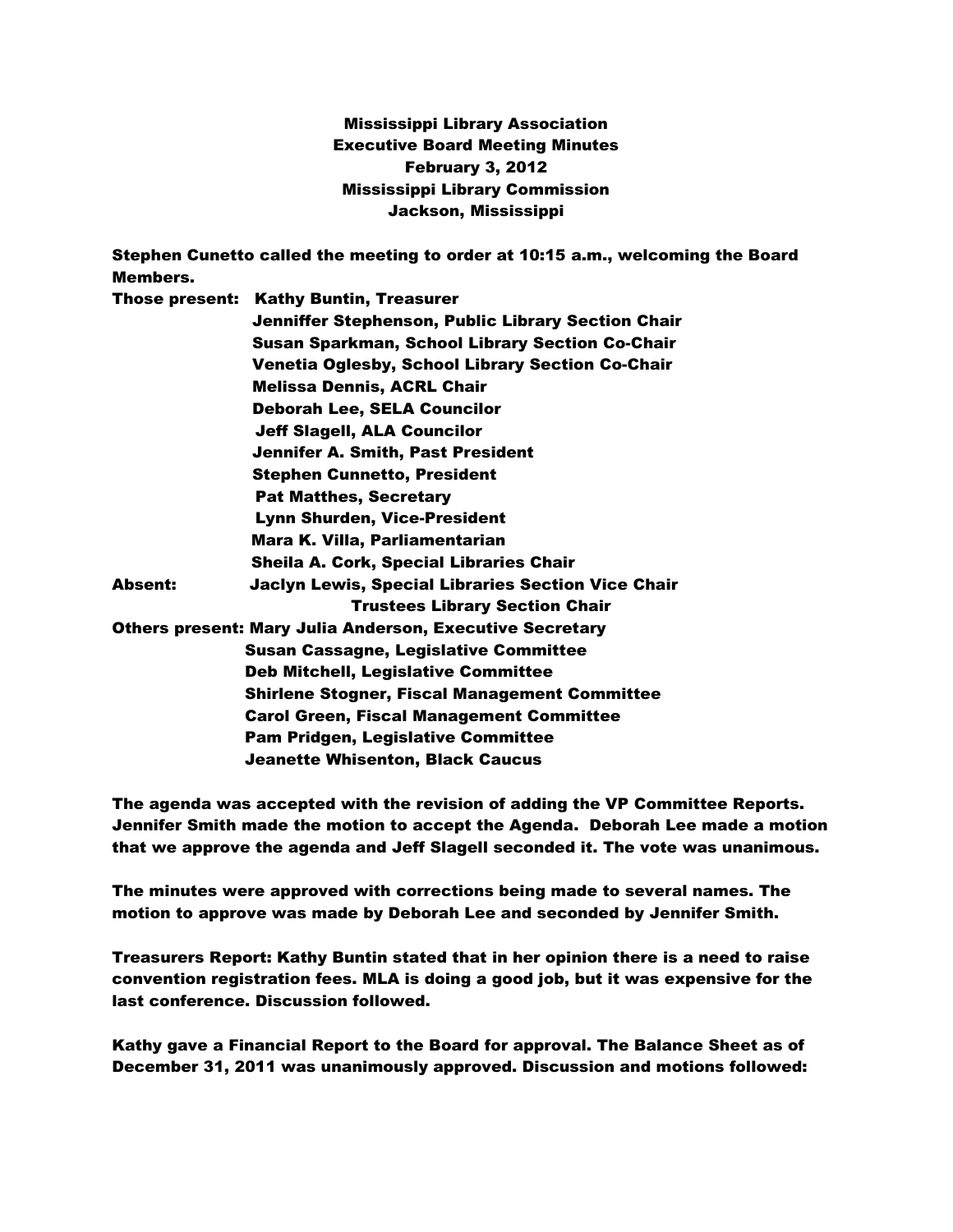Standing approval to pay Mary Julia Anderson, phone bill, and taxes every month without approval. This was made into a motion by Jenniffer Stephenson and seconded by Jeff Slagell. In discussion Jennifer Smith recommended that a report be put out monthly as a checks and balances for this procedure. The vote for approval was unanimous.

Lynn Shurden recommended that the secretary receive information from the bookkeeper on money in the bank each month.

Kathy Buntin recommended the use of a payment voucher for Convention Expense Authorization to assist in tracking expenses. Guidelines for speakers and what will be paid to go along with this form will be developed. This information should be put on the MLA Web site.

President Cunetto reported:

- Almost all the Committee appointments have been finalized. He announced that Alex P. Watson, has been appointed to the position of Mississippi Libraries Editor. The Trustees Chair has not been set yet.
- Calender of events was discussed and updated. Dates for SELA and the LAMP Tour were added.
- Long Range Planning/Goals/Objectives –Discussion followed including the suggestion that a retreat might be needed to develop a 2-3 year plan. President Cunetto stated that he will find a copy of the last plan for study and revision. Hearing no objection, it was decided that a Long Range Planning Committee, as described in the MLA Handbook, will be charged with looking at the present plan and giving a report to the Board. Jeff Slagell and Catherine Nathan will Co-Chair this Committee.
- Facebook and Twitter accounts have been successfully established.

## Vice-President Shurden:

The MLA Conference will be held October 23-26, 2012 in Natchez, MS

Reported on plans for the fall Conference. Discussion was focused on speakers and whether vendors should be included in the Conference offerings. There was also discussion regarding confusion over speakers and invited guests who show up at the last minute. Conference Registration staff often are not sure who should pay and which guests are gratis. Having programs offered more than once and the sharing of speakers were some of the ideas discussed.

## ALA Councilor Slagell:

Midwinter Registration – A total of 9,929 attended the Midwinter ALA Conference in Dallas. This registration was lower than the previous Midwinter in San Diego with 11,124 attending. The ALA Conference will be June 21-26 in Anaheim, CA.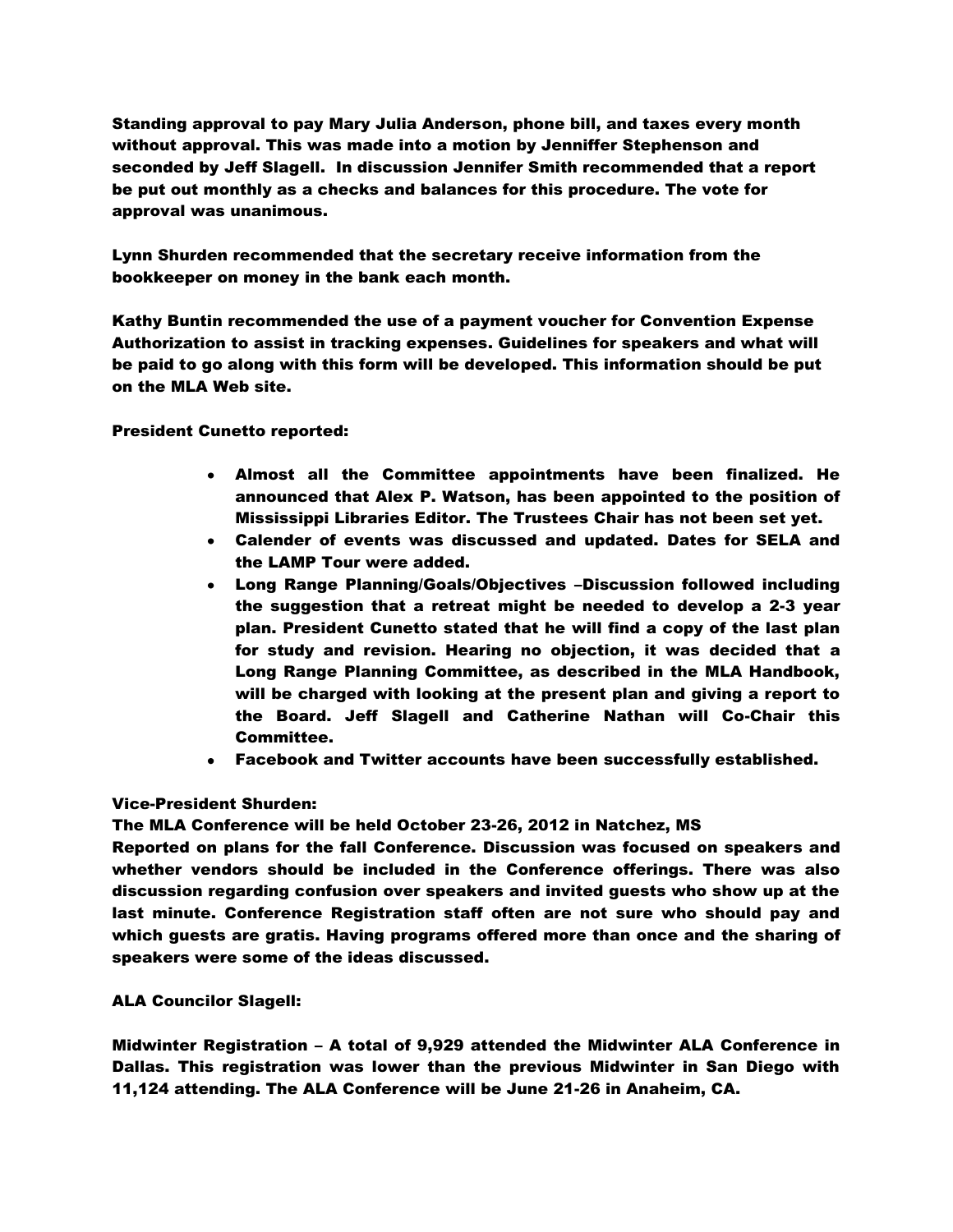ALA is initiating a State of the Chapter Annual Report that will be submitted on an annual basis.

The Kentucky Library Association conducted a partial survey of state chapters that gathered information about their annual conferences.

ALA acquired Neil-Schuman Publishers to support their strategic priorities and make ALA stronger through potential revenue gains and diversification.

ALA implemented a new finance and accounting system in September of 2011. This process has enhanced reporting, analysis, stronger grant management, and streamlined processes.

Overall ALA membership in November 2011 stood at 59,824, a slight decline (2.69%) from last year at the same time.

A detailed list of all ALA Council actions is available on the ALA Web site.

ACRL Chair Melissa Dennis announced the ACRL Spring Meeting will host a program on May 24 focusing on Institutional Repositories.

School Libraries Chair, Susan Sparkman presented possible topics for school libraries at the annual conference, including Common Core Standards.

Special Libraries Chair, Sheila Cork presented the topic Internships and Volunteer programs. She discussed ideas for developing guidelines that could be shared to assist with managing these programs. Shelia said that we give awards to authors, but have we ever ask the authors to be advocates and write something we could use. They could speak to why libraries are important. We could publish a book in which authors speak about libraries. Mara Villa mentioned that we have CD's and videos that show what libraries are doing. Deborah Lee mentioned that having someone like John Grisham speak would be great as he was Chair of National Library Week. Sheila mentioned that we could possibly get a grant from the Mississippi Endowment for the Humanities. It was suggested that this could be something the Publicity Committee could work toward. Stephen Cunetto made a motion that we table the discussion until a Publicity Chair is named. Jennifer Smith seconded the motion and all approved.

Carol Green, Chair of the Fiscal Management Committee: They have been working on the 2012 buget: Income \$85,550 Expenses: \$121,203 which leaves \$35,650.00 as a negative amount. We need to keep expenses down. The Committee will continue to work on the budget, present it by email, and it can be ratified at the next meeting. Carol made a motion to raise conference rates by:

\$10 with the exception of students and student badges.